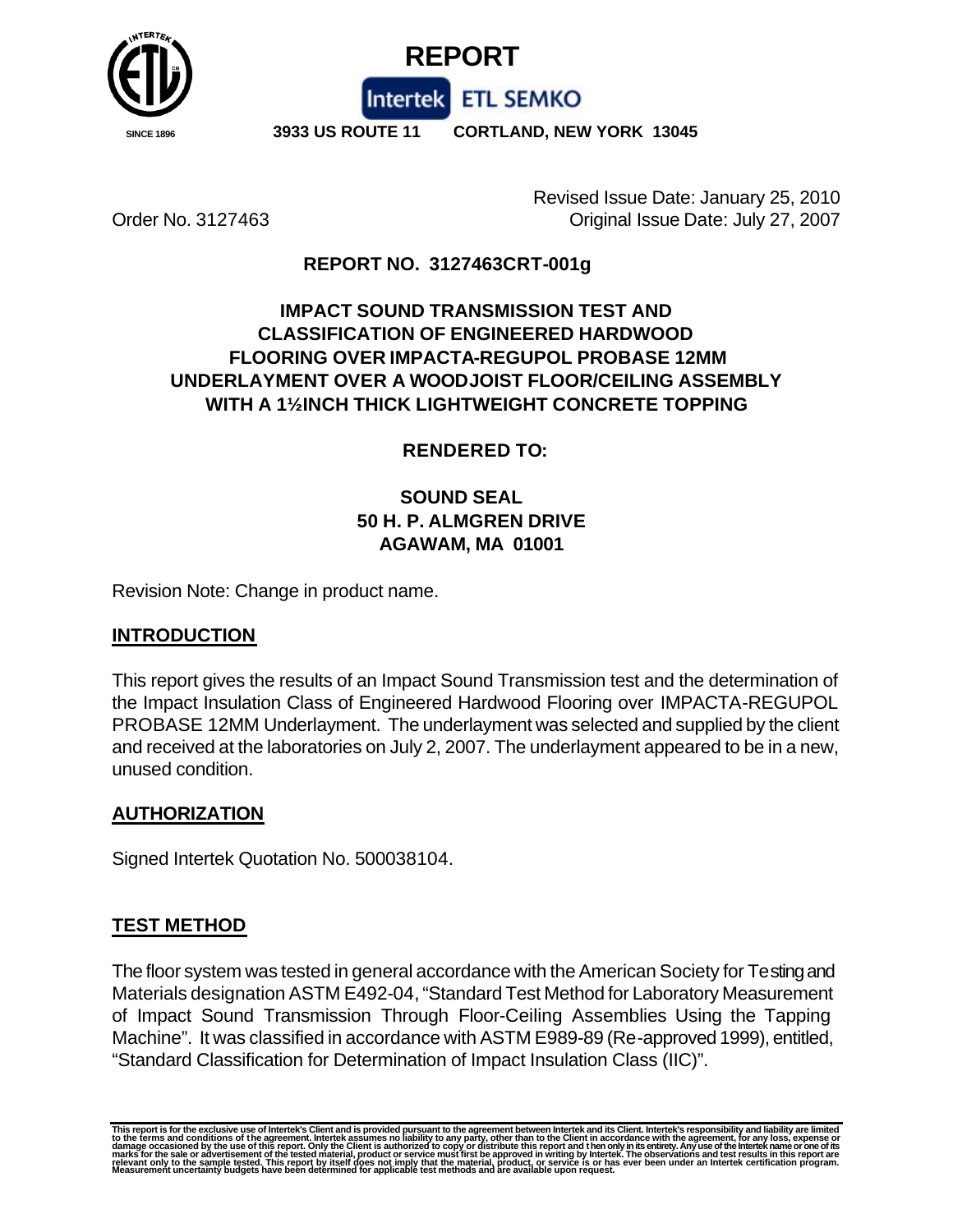## **GENERAL**

The test method is designed to measure the impact sound transmission performance of a floor-ceiling assembly, in a controlled laboratory environment. A standard tapping machine (Bruel & Kjaer Type 3207) was placed at four positions on a test floor that forms the horizontal separation between two rooms, one directly above the other. The data obtained was normalized to a reference room absorption of 10 square meters in accordance with the test method.

The standard also prescribes a single-figure classification rating called "Impact Insulation Class, IIC" which can be used by architects, builders and code authorities for acoustical design purposes in building construction.

The IIC is obtained by matching a standard reference contour to the plotted normalized onethird octave band sound pressure levels at each test frequency. The greater the IIC rating, the lower the impact sound transmission through the floor-ceiling assembly.

## **DESCRIPTION OF THE FLOOR/CEILING ASSEMBLY**

The test floor is a 100 sq. ft. opening that forms the horizontal separation of the two rooms, one directly above the other. The structural members are open webbed wood floor trusses, 16 inches deep installed 24 inches on center. The sub flooring is 5/8 inch thick tongue and groove plywood. The bridging is a continuous 2 x 4 nailed to the bottom chord and the sides of the diagonals with 2 inch long nails. Single leaf RC-1 resilient channels  $(2\frac{1}{2}$  inch  $x\frac{1}{2}$  inch) were spaced 16 inches on center and attached to the bottom chord by screws. The insulation is 5½ inches cellulose with a density of 1.6 pcf. The ceiling is gypsum board, 5/8 inches thick, with the long edges located between the joists perpendicular to the resilient channels. Short edges are staggered by 4 ft. Sheets are fastened to the resilient channels by means of 1½ inch screws located ½ inch away from the edge and 3 inches from the long edges; screws are spaced 6 inches on center. Joints are taped and finished with two layers of compound.

The topping over the tongue and groove plywood sub-floor is 1½ inches of lightweight concrete.

## **DESCRIPTION OF TEST SPECIMEN**

The test specimen consisted of 3/8 inch thick Engineered Hardwood Flooring over IMPACTA-REGUPOL PROBASE 12MM thick recycled rubber underlayment laid on the concrete floor.

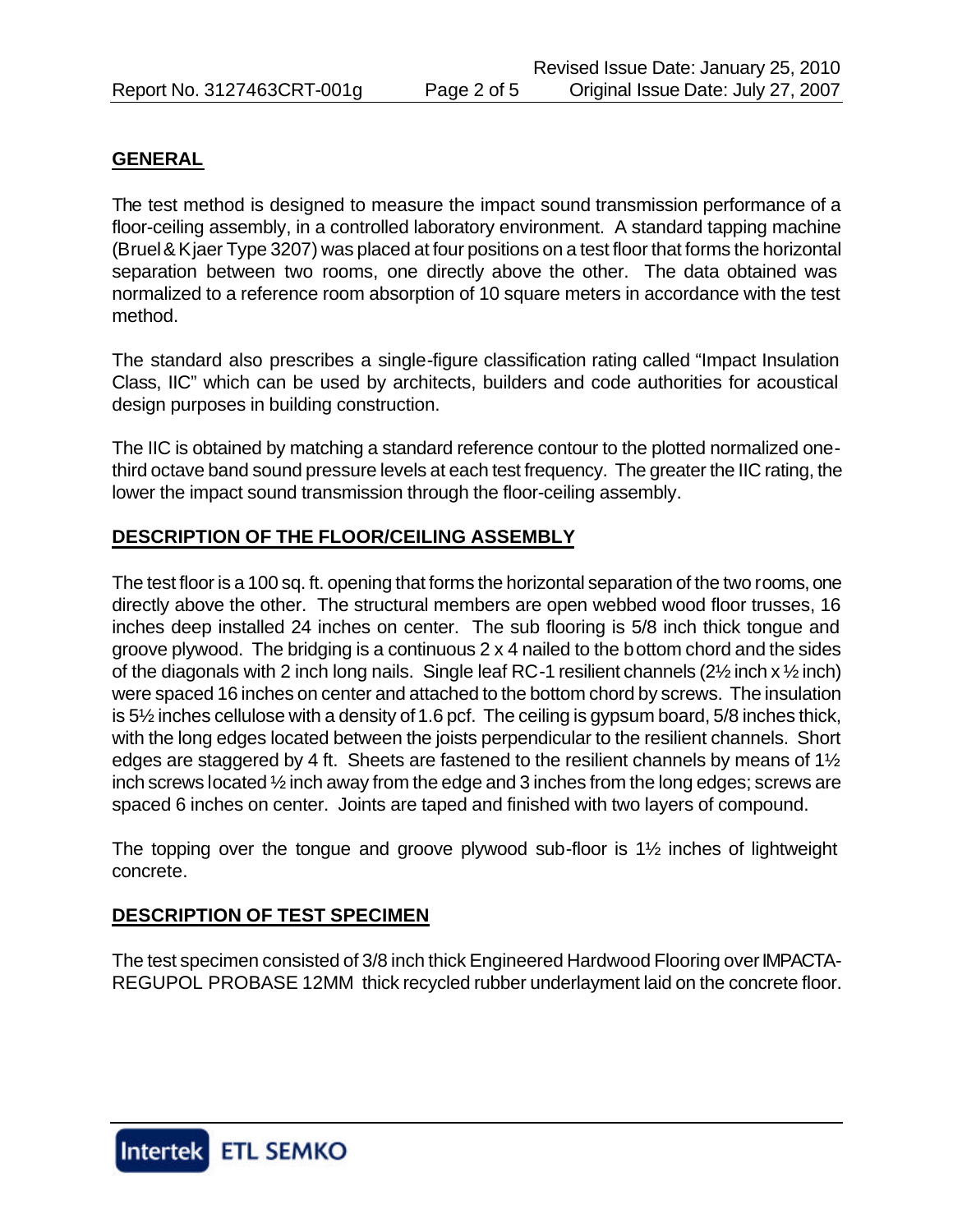## **RESULTS OF TEST**

The data obtained in the room below the panel normalized to  $A_0 = 10$  square meters, is as follows:

| 1/3 Octave Band               |                                |
|-------------------------------|--------------------------------|
| <b>Center Frequency</b>       | 1/3 Octave Band Sound Pressure |
| Hertz                         | Level dB re 0.0002 Microbar    |
|                               |                                |
| 100                           | 63                             |
| 125                           | 58                             |
| 160                           | 58                             |
| 200                           | 60                             |
| 250                           | 57                             |
| 315                           | 52                             |
| 400                           | 52                             |
| 500                           | 49                             |
| 630                           | 44                             |
| 800                           | 38                             |
| 1000                          | 29                             |
| 1250                          | 24                             |
| 1600                          | 22                             |
| 2000                          | 23                             |
| 2500                          | 24                             |
| 3150                          | 22                             |
|                               |                                |
| Impact Insulation Class (IIC) | 57                             |

## **PRECISION**

The 95% uncertainty level for each tapping machine location is less than 3 dB for the 1/3 octave bands centered in the range from 100 to 400 Hz and less than 2.5 dB for the bands centered in the range from 500 to 3150 Hz.

For the floor/ceiling construction, the 95% uncertainty limits ( $\triangle L_n$ ) for the normalized sound pressure levels were determined to be less than 2 dB for the 1/3 octave bands centered in the range from 100 to 3150 Hz.

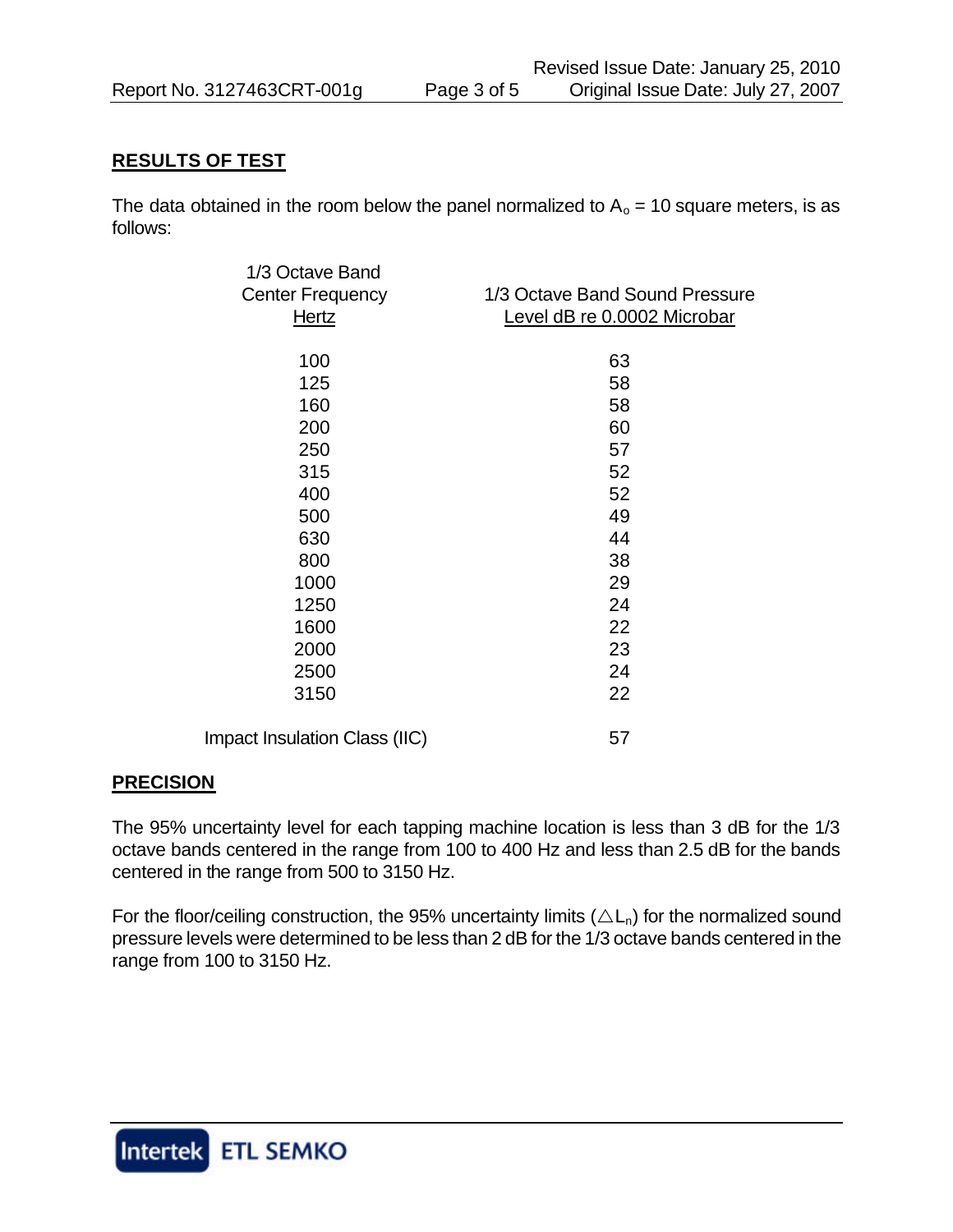# **ENGINEERED HARDWOOD FLOORING OVER IMPACTA-REGUPOL PROBASE 12MM UNDERLAYMENT INSTALLED OVER A WOOD JOIST FLOOR/CEILING ASSEMBLY WITH A 1½ INCH THICK LIGHTWEIGHT CONCRETE TOPPING**



**Impact Insulation Class**

**SOUND SEAL**